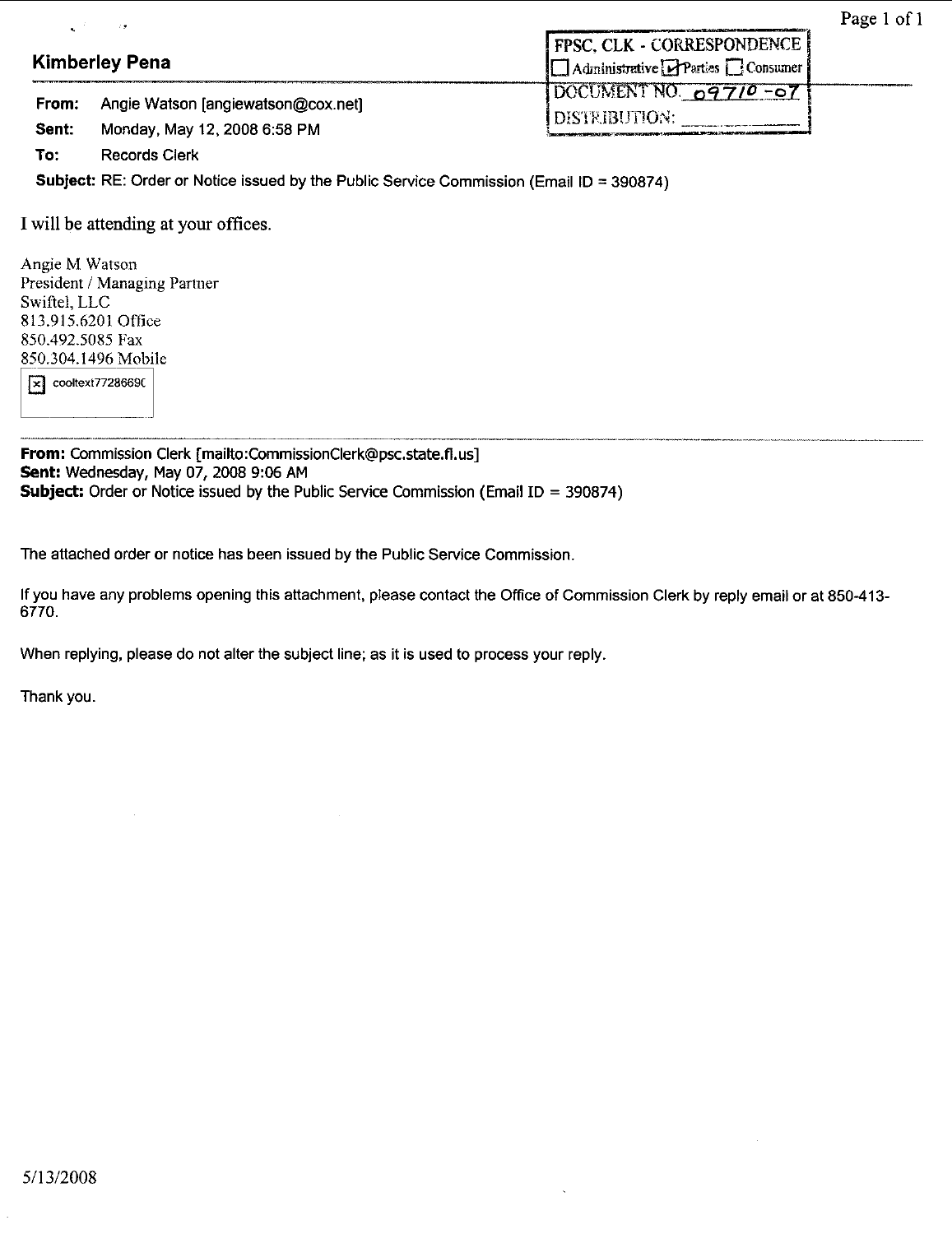## **Commission Clerk**

 $\mathcal{L}^{\text{max}}(\mathcal{A})$  ,  $\mathcal{A}^{\text{max}}$ 

| From:    | <b>Commission Clerk</b>                                                     |
|----------|-----------------------------------------------------------------------------|
| Sent:    | Wednesday, May 07, 2008 10:06 AM                                            |
| Subject: | Order or Notice issued by the Public Service Commission (Email ID = 390874) |
|          | Attachments: may15.ajt.doc                                                  |

The attached order or notice has been issued by the Public Service Commission.

If you have any problems opening this attachment, please contact the Office of Commission Clerk by reply email or at 850-413-6770.

When replying, please do not alter the subject line; as it is used to process your reply.

Thank you.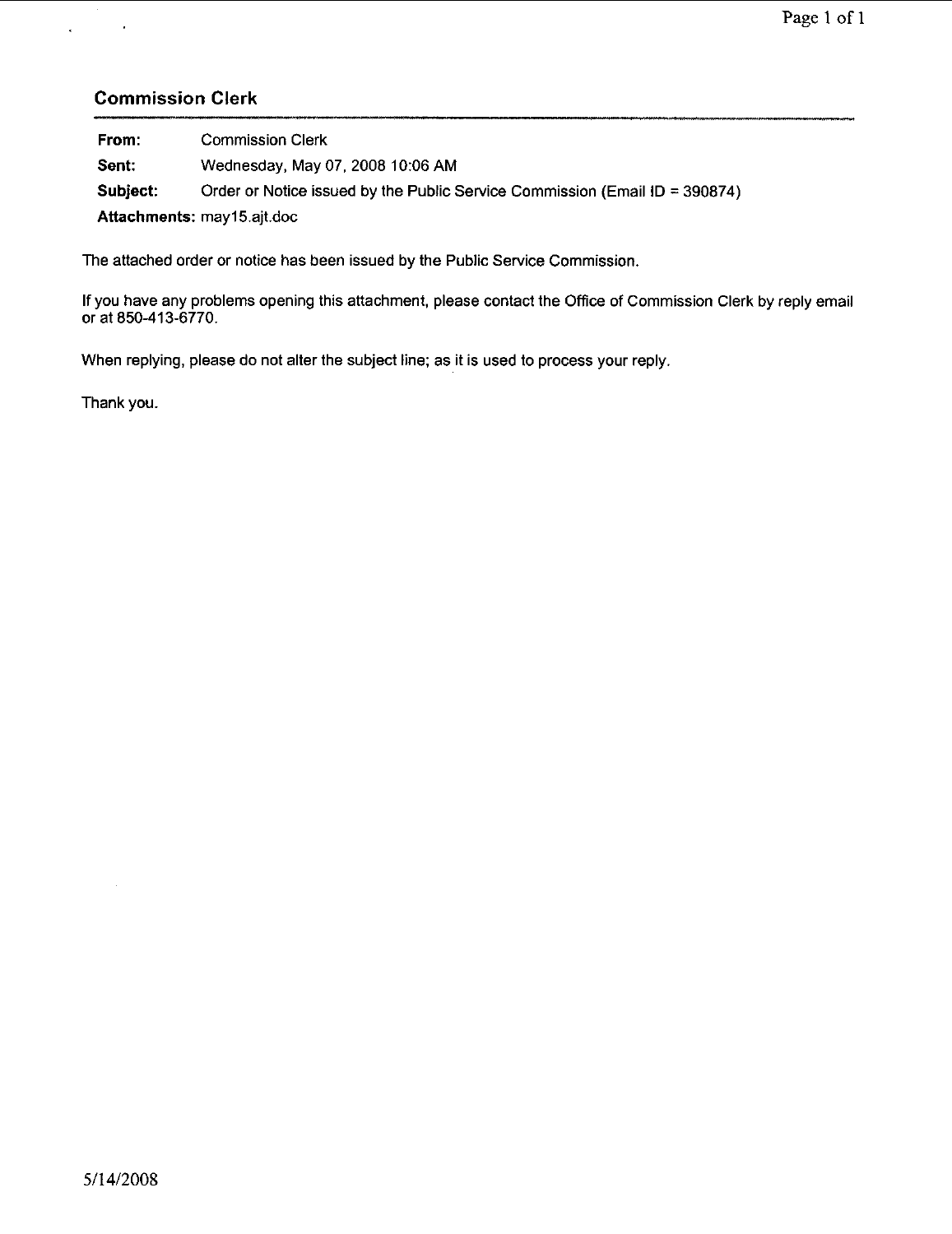**State of Florida** 



**Public Serbice Commission** 

**CAPITAL CIRCLE OFFICE CENTER 2540 SHUMARD OAK BOULEVARD TALLAHASSEE, FLORIDA 32399-0850** 

## **-M-E-M-0-R-A-N-D-U-M-**

**DATE:** May 6,2008 **TO:** All Parties of Record **FROM:**  RE: Adam J. Teitzman, Senior Attomey, Office of the General Counsel 000121A-TP-Investigation into the establishment of operations support systems permanent performance measures for incumbent local exchange telecommunications companies. (BellSouth Track)

Please note that an informal meeting has been scheduled for the following date and time:

| DATE                   | TIME        | LOCATION                       |  |
|------------------------|-------------|--------------------------------|--|
|                        |             | Betty Easley Conference Center |  |
| Thursday, May 15, 2008 | $1:00$ p.m. | Room 140                       |  |
|                        |             | 4075 Esplanade Way             |  |
|                        |             | Tallahassee, Florida           |  |

To participate in this meeting by telephone, please dial 1-888-808-6959 (conference code:  $4136208$ ) promptly at 1:00 p.m.

The purpose of the meeting is to discuss the issues with the recent changes to the electronic and manual ordering OSS processes. Additionally we will discuss specific proposals to prevent such issues from occurring in future releases.

Parties should be prepared to discuss the following issues as they relate to the April 19, 2008, Release 27.1 and the manual ordering process change on April 21, 2008:<br>• Release notification

- $\begin{matrix} 0 \\ 1 \end{matrix}$ Release notification
- . Release testing
- Release documentation notification/availability<br>
Order status notifiers timeliness(FOCs, Reject a
- .<br>. (<br>. <u>I</u> Order status notifiers timeliness(FOCs, Reject and Clarifications)
- LSC issue responsiveness
- Order status notifiers timeliness(FC<br>• LSC issue responsiveness<br>• IS call center issue responsiveness  $\begin{array}{c} \bullet \\ \bullet \\ \bullet \end{array}$
- Documentation issues
- . . Backlog status for the weeks following the release date
- .<br>. !<br>. ( Defect reporting and change request creation
- Communication with CLECs and Commission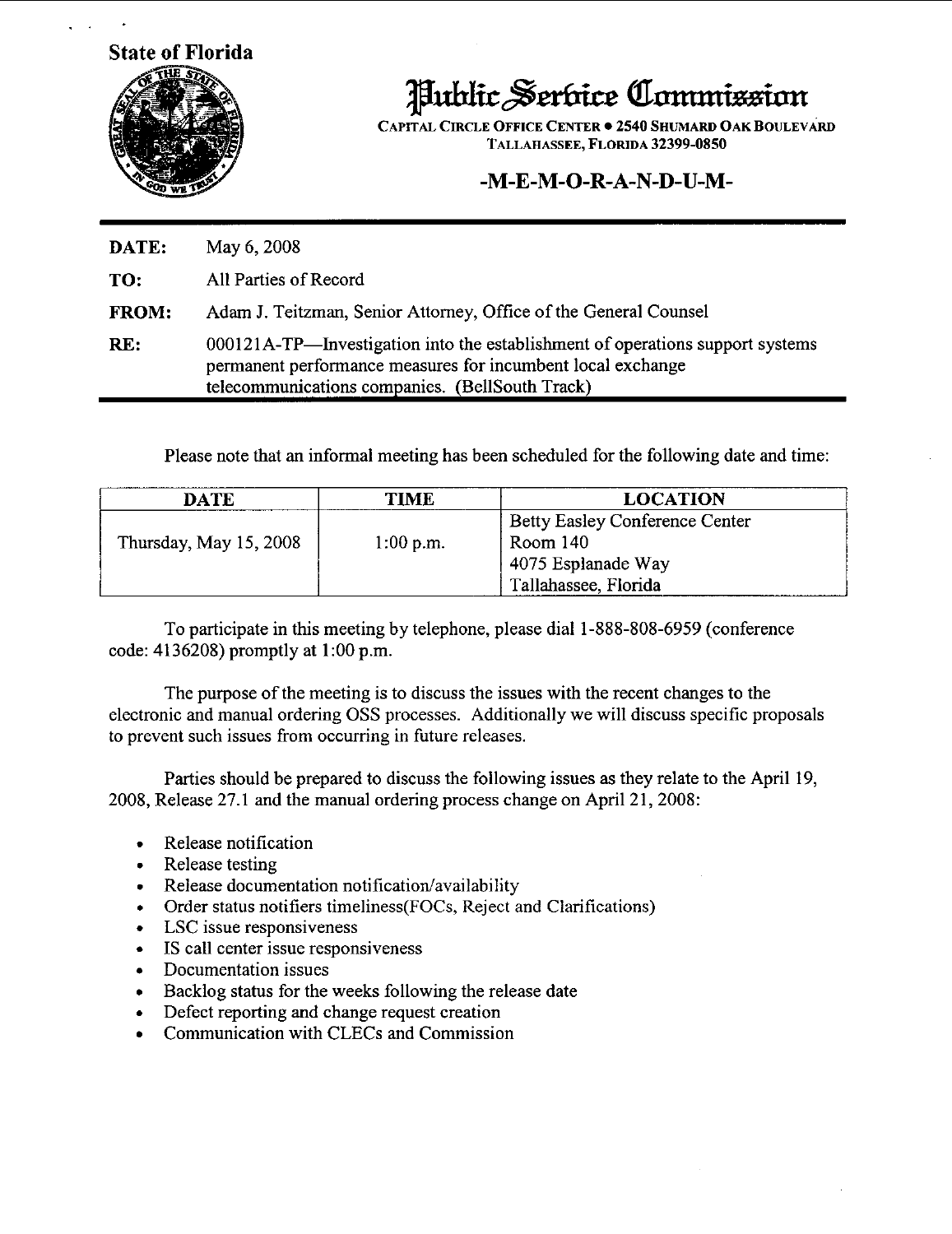Parties should also be prepared to discuss specific proposals to prevent such issues from occurring in future releases including:

- Schedule of future releases
- Schedule of future release<br>• Testing of future releases<br>• Audits of current processe
- Audits of current processes
- Quality improvement initiatives
- Training of AT&T employees  $\bullet$
- Training of CLECs by AT&T  $\bullet$
- Training **of** CLEC employees  $\bullet$

**If** anyone has any questions about the informal meeting, please call Adam Teitzman at **(850) 413-6175** or Lisa Harvey at **(850) 413-6806.** 

Notice **of** cancellation will be provided on the Commission's website (http://www.psc.state.fl.us/) under the Hot Topics link found on the home page. Cancellation can also be confirmed by calling the Office of the General Counsel at **850-413-6199.** 

AT

\_. .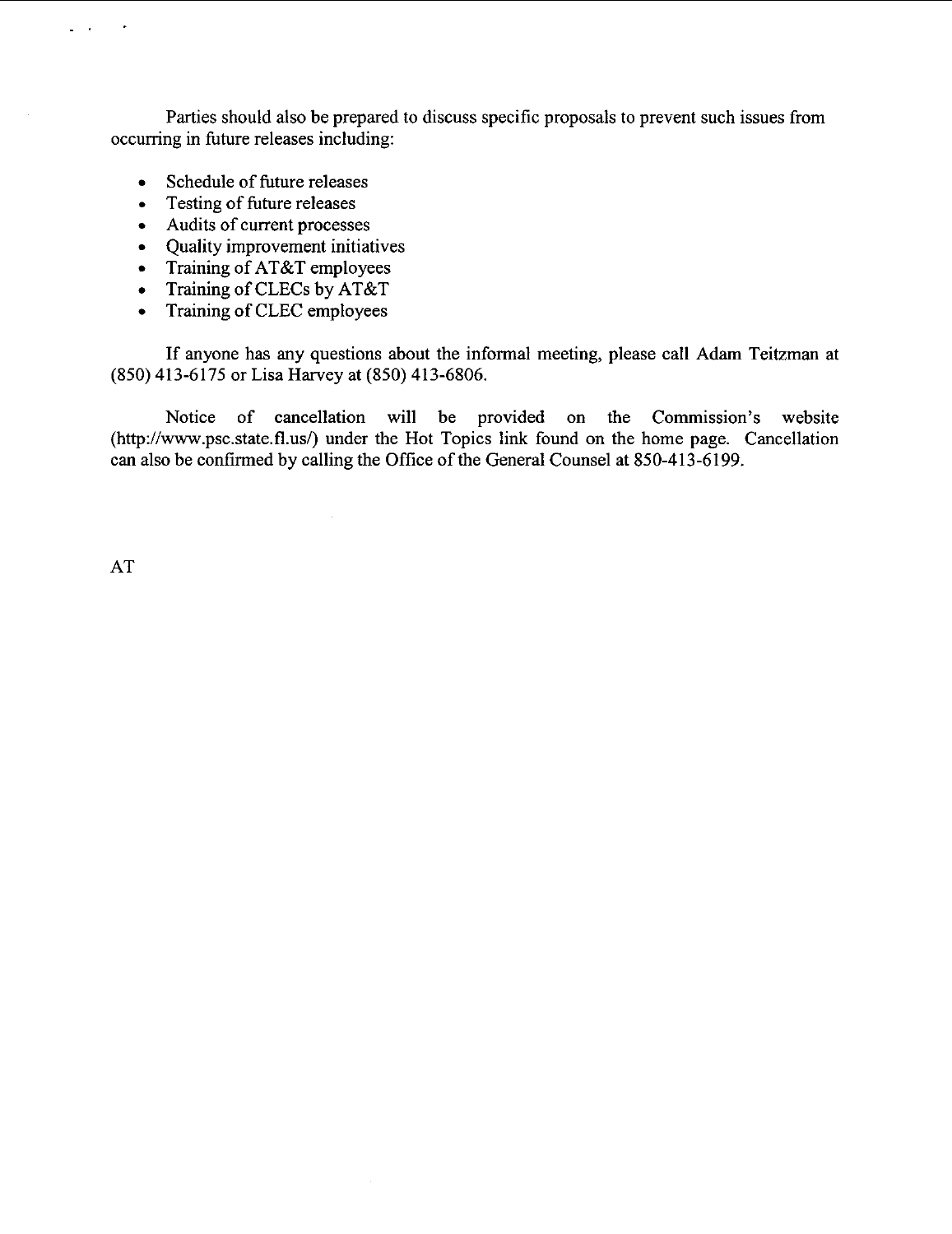## **Monte Reddish**

**From: Sent: To** : **Subject:** 

Bob Casey Thursday, April 20, 2000 9:39 AM Monte Reddish Docket No. 980678-WU, Gem Estates

**PARTIES** 

#### Please change the interested party on the above docket:

From

**Ms.** Jacqeline Cahill P.O. **Box 1325**  Zephyrhills, Florida **33539-1325 813-782-1790** 

to

**Ms.** Hollis Malberg P.O. Box **2016**  Zephyrhills, Florida **33539-2016 813-788-5463** 

The change has been made on the master commission directory Gem Estates information, but this docket info should have changed also since she is now the court appointed trustee. Thanks!!

 $\alpha$ 

 $\bar{z}$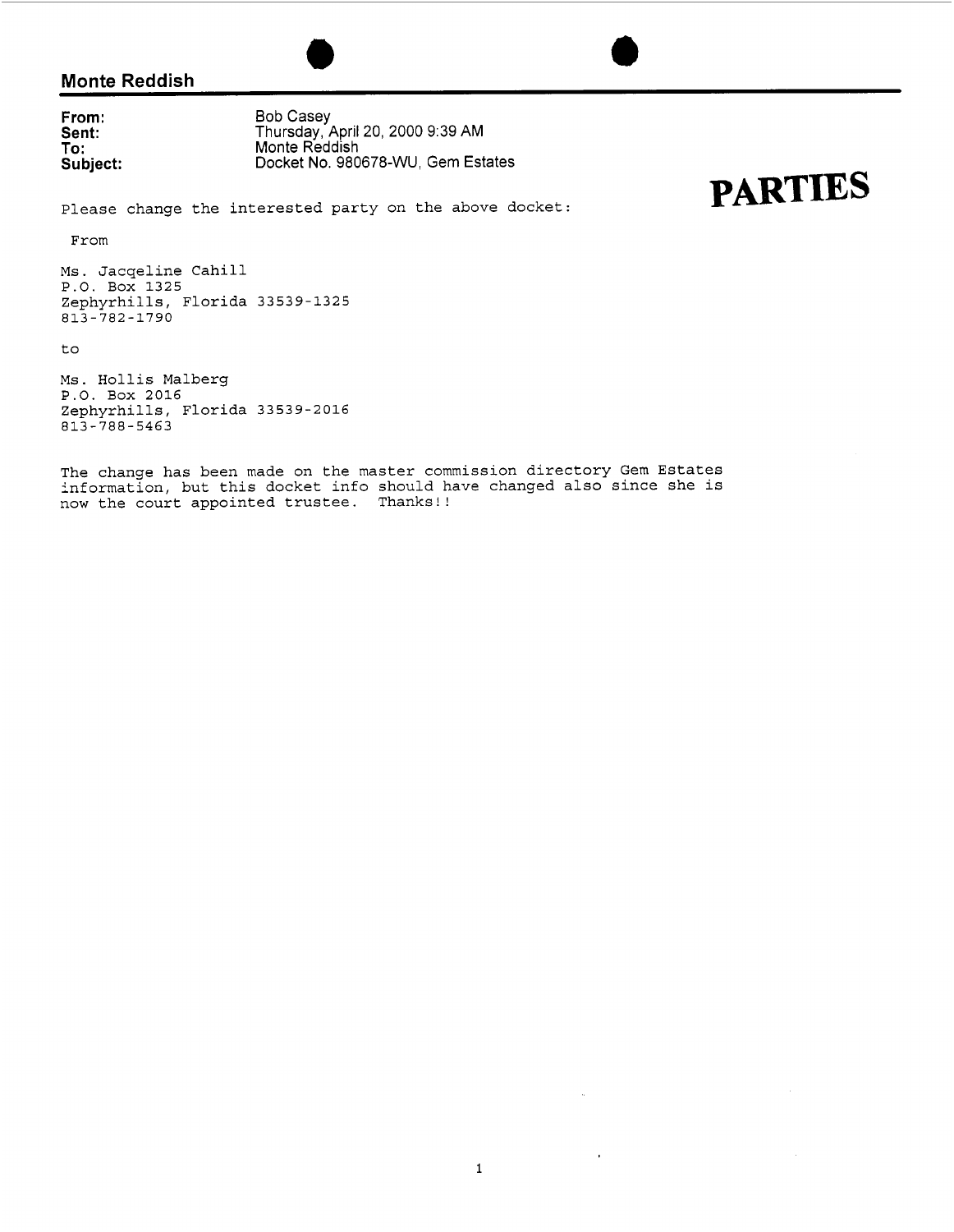# FPSC-COMMISSION CLERK

DOCUMENT NUMBER-DATE 09710 OCT 245

# (INCLUDING THIS COVER SHEET)

# 2 PAGES WERE SENT

FAX #: 3137834663

FROM : MALBERG

FAX #: 18504137118

TO : **PARTIES** 

DATE ' **w** JUN-06-80 84:41 P ri